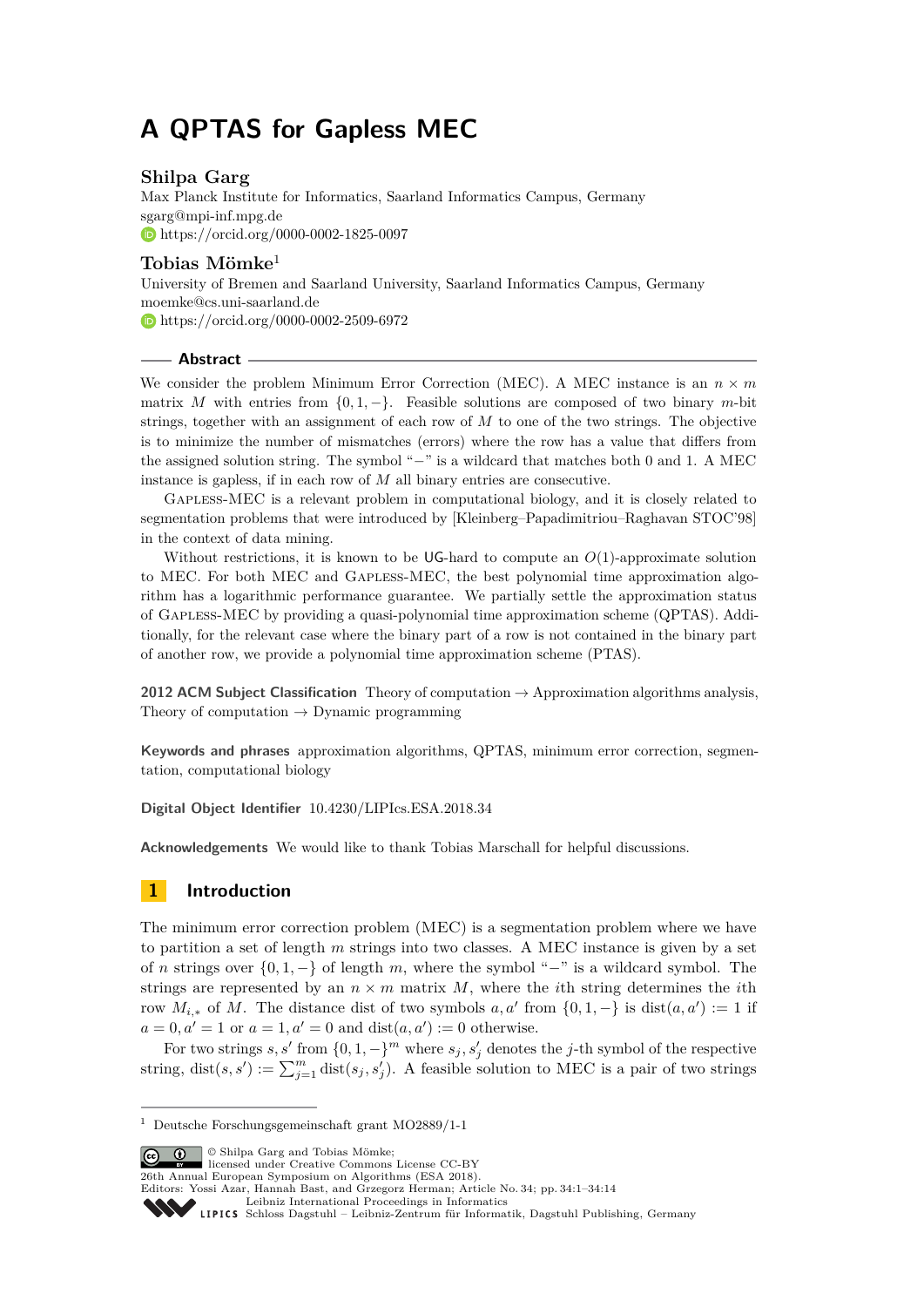## **34:2 A QPTAS for Gapless MEC**

 $\sigma, \sigma'$  from  $\{0,1\}^m$ . The optimization goal is to find a feasible solution  $(\sigma, \sigma')$  that minimizes  $\text{cost}_M(\sigma, \sigma') := \sum_{i=1}^n \min\{\text{dist}(M_{i,*}, \sigma), \text{dist}(M_{i,*}, \sigma')\}.$  If *M* is clear from the context, we sometimes skip the index.

A MEC instance is called *gapless* if in each of the *n* rows of *M*, all entries from {0*,* 1} are consecutive. (As regular expression, a valid row is a word of length *m* from the language −<sup>∗</sup>{0*,* 1} <sup>∗</sup>−<sup>∗</sup> ). The MEC problem restricted to gapless instances is Gapless-MEC.

Our motivation to study Gapless-MEC stems from its applications in computational biology. Humans are diploid, and hence there exist two versions of each chromosome. Determining the DNA sequences of these two chromosomal copies – called haplotypes – is important for many applications ranging from population history to clinical questions [\[17,](#page-13-1) [18\]](#page-13-2). Many important biological phenomena such as compound heterozygosity, allele-specific events like DNA methylation or gene expression can only be studied when haplotype-resolved genomes are available [\[11\]](#page-12-0).

Existing sequencing technologies cannot read a chromosome from start to end, but instead deliver small pieces of the sequences (called reads). Like in a jigsaw puzzle, the underlying genome sequences are reconstructed from the reads by finding the overlaps between them.

The upcoming next-generation sequencing technologies (e.g., Pacific Biosciences) have made the production of relatively long contiguous sequences with sequencing errors feasible, where the sequences come from both copies of chromosome. These sequences are aligned to a reference genome or to a structure called contig. We can formulate the result of this process as a Gapless-MEC instance: the sequences are the contiguous strings and the contig determines the columns of the strings.

Gapless-MEC is a generalization of a problem called Binary-MEC, the version of MEC with only instances M where all entries of M are in  $\{0,1\}$ . Finding an optimal solution to Binary-MEC is equivalent to solving the hypercube 2-segmentation problem (H2S) which was introduced by Kleinberg, Papadimitriou, and Raghavan [\[9,](#page-12-1) [10\]](#page-12-2) and which is known to be NP-hard [\[4,](#page-12-3) [10\]](#page-12-2). The optimization version of Binary-MEC differs from H2S in that we minimize the number of mismatches instead of maximizing the number of matches. Binary-MEC allows for good approximations. Ostravsky and Rabiny [\[13\]](#page-12-4) obtained a PTAS for Binary-MEC based on random embeddings. Building on the work of Li et al. [\[12\]](#page-12-5), Jiao et al. [\[8\]](#page-12-6) presented a deterministic PTAS for Binary-MEC.

GAPLESS-MEC was shown to be NP-hard by Cilibrasi et al. [\[3\]](#page-12-7).<sup>[2](#page-1-0)</sup> Additionally, they showed that allowing a single gap in each string renders the problem APX-hard. More recently, Bonizzoni et al. [\[2\]](#page-12-8) showed that it is unique games hard to approximate MEC with constant performance guarantee, whereas it is approximable within a logarithmic factor in the size of the input. To our knowledge, previous to our result their logarithmic factor approximation was also the best known approximation algorithm for Gapless-MEC.

## **1.1 Our results**

Our main result is the following theorem.

#### <span id="page-1-1"></span>▶ **Theorem 1.** *There is a QPTAS for* GAPLESS-MEC.

Thus we partially settle the approximability for this problem: GAPLESS-MEC is not APXhard unless  $\text{NP} \subseteq \text{QP}$  (cf. [\[16\]](#page-12-9)). Thus our result reveals a separation of the hardness of the gapless case and the case where we allow a single gap. Furthermore, already Binary-MEC is

<span id="page-1-0"></span><sup>2</sup> Their result predates the hardness result of Feige [\[4\]](#page-12-3) for H2S. The proof of the claimed NP-hardness of H2S by Kleinberg, Papadimitriou, and Raghavan [\[9\]](#page-12-1) was never published.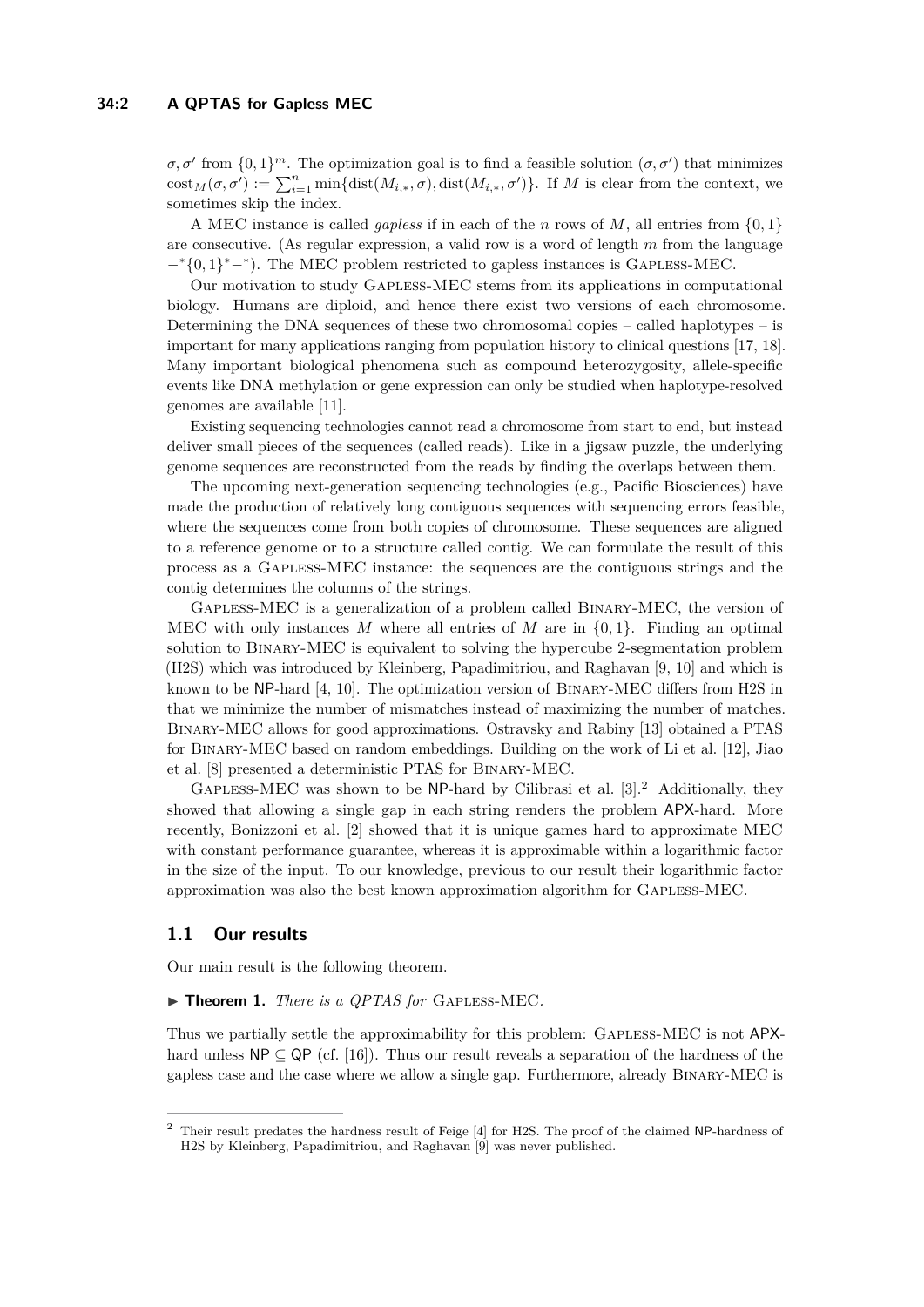<span id="page-2-0"></span>

**Figure 1** Subinterval-free instance. Blocks represented by ranges shown in red on an instance *M* and the blue lines are the columns, *I* and *W* shows the empty interval and central region respectively.

strongly NP-hard since the input does not contain numerical values. Therefore we can exclude the existence of an FPTAS for both BINARY-MEC and GAPLESS-MEC unless  $P = NP$ .

Additionally, we address the class of *subinterval-free* Gapless-MEC instances where no string is contained in another string. More precisely, for each pair of rows from *M* we exclude that the set of columns with binary entries from one row is a strict subset of the set of columns with binary entries from the other row.

<span id="page-2-1"></span>▶ **Theorem 2.** *There is a PTAS for* GAPLESS-MEC *restricted to instances such that no string is the substring of another string.*

## **1.2 Overview of our approach**

Our algorithm is a dynamic program (DP) that is composed of several levels. Given a general Gapless-MEC instance, we decompose the rows of the instance into length classes according to the length of the contiguous binary parts of the rows. For each length class we consider a well-selected set of columns such that each row crosses at least one column and at most two. (Row *i* crosses a column *j*, if  $M_{i,j} \in \{0,1\}$ .)

We decompose each length class into two sub-classes, one that crosses exactly one column and one that crosses exactly two columns. For the second class, it is sufficient to consider every other column, which leaves us with many *rooted* instances. Thus for each sub-instance there is a single column (the root) which is crossed by all rows of the instance.

We further decompose rooted sub-instances into the left hand side and the right hand side of the root. Since the two sides are symmetric, we can arrange the rows and columns of these sub-instances in such a way that all rows cross the first column. We call this type of sub-instance *SWC-instance* (for "simple wildcards"). We order the rows from top to bottom by increasing length in order to be able to further decompose the instance.

The first level of our DP solves these highly structured SWC-instances. The basic idea that we would like to apply is that we select a constant number of rows from the instance that represents the solution. Without further precautions, however, this strategy fails because of differing densities within the instance: the selected rows have to represent both the entries of columns crossed by many short rows and entries of arbitrarily small numbers of rows crossing many columns. To resolve this issue, we observe that computing the solution strings  $\sigma$  and  $σ'$  is equivalent to finding a partition of *M* into two row sets, one assigned to  $σ$  and the other assigned to  $\sigma'$ . If we assume to have the guarantee that for both solution strings  $\sigma$  and  $\sigma'$  and *ε* fraction of rows of the matrix *M* forms a Binary-MEC sub-instance, we show that the basic idea works.

This insight motivates to separate SWC-instances from left to right into sub-instances with the required property and to assemble them from left to right using a DP. There are, however, several complications. In order to choose the right sub-instances, we have to take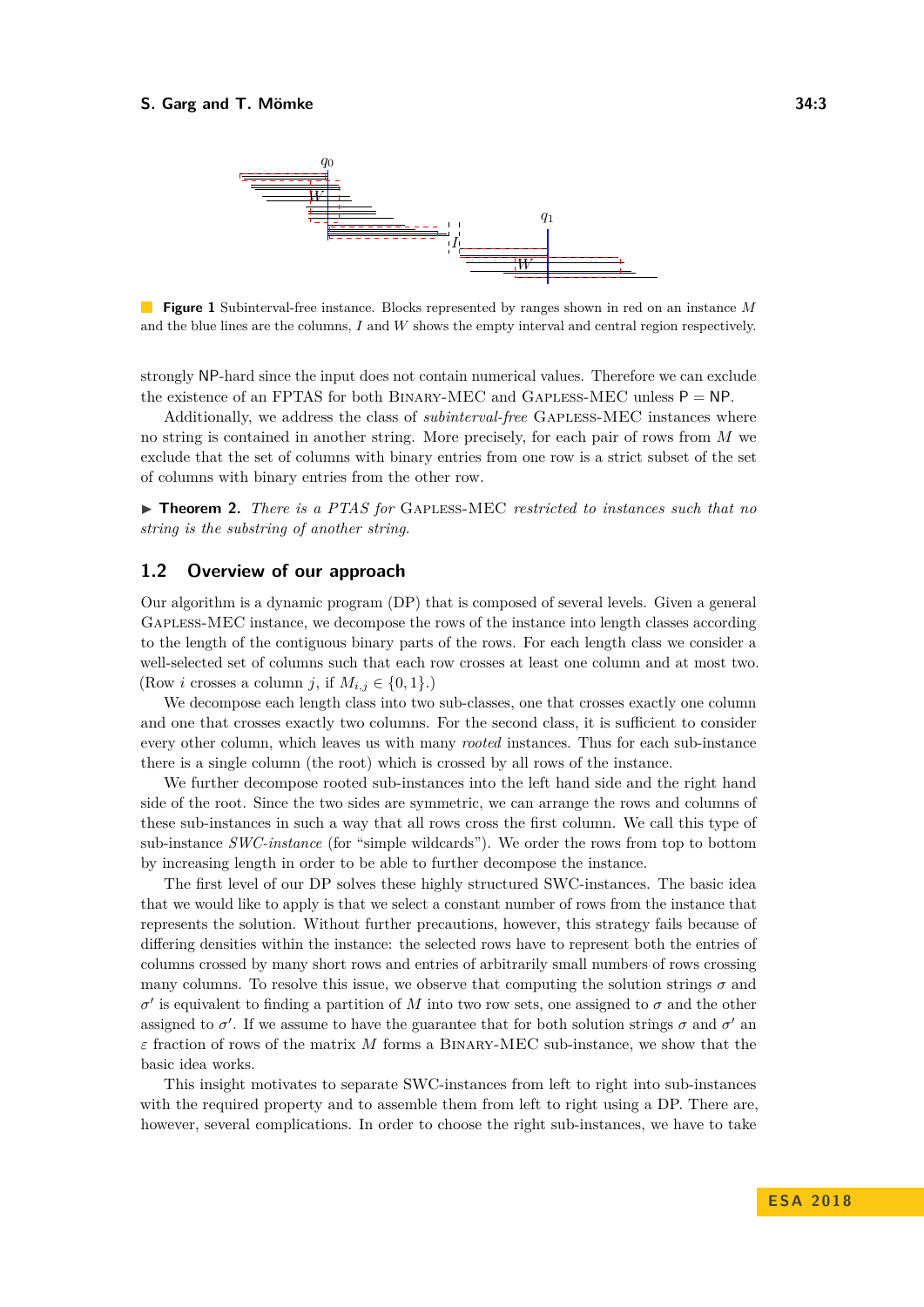## **34:4 A QPTAS for Gapless MEC**

into account that the choice depends on which rows are assigned to  $\sigma$  and which are assigned to  $\sigma'$ . Therefore the DP has to take special care when identifying the sub-instances.

Furthermore, in order to stitch sub-instances together to form a common solution, the solution computed in the left sub-instance has to compute a set of candidate solutions oblivious of the choices of the right sub-instance. This means that we have to compute a solution to the left sub-instance without looking at a fraction of rows. We present an algorithm for these sub-instances in Section [2.](#page-4-0)

In order to combine the sub-instances, we face further technical complications due to having distinct sub-instances for those rows assigned to  $\sigma$  and those rows assigned to  $\sigma'$ . In Section [2.1,](#page-7-0) we introduce a DP whose DP cells are pairs of simpler DP cells, one for  $\sigma$  and one for  $\sigma'$ .

Before we consider general instances, in Section [3](#page-9-0) develop our techniques by considering subinterval-free instances which are easier to handle (see Fig. [1\)](#page-2-0). Observe that the instances considered until now are special rooted sub-interval-free instances. We show how to solve arbitrary rooted sub-interval-free instances by combining the DP with additional information about the sub-problems that contain the root. We then introduce the notion of domination in order to combine rooted sub-interval-free instances with a DP proceeding from left to right. The main idea is that a dominant sub-problem dictates the solution. At the interface of two sub-instances, there can be a (contiguous) region where none of the two sub-problems is dominant. We show that these regions can be solved directly by considering a constant number of rows (using the results from Section [2\)](#page-4-0).

Until this point, all parts of our algorithm run in polynomial time. We lose this property when considering length classes, in Section [4.1.](#page-10-0) The length classes allow us to separate an instance into rooted sub-instances. The difficulty is that the left hand side of a separating column may have a completely different structure than the right hand side of that column. We do not know how to combine the two sides by considering only a polynomial number of possibilities. If we allow, however, quasipolynomial running time, we can solve the problem. We use that each of the two sub-instances (the one on the left and the one on the right) is composed of at most logarithmically many parts. Considering all parts simultaneously allows us to take care of dependencies between the left hand side and the right hand side and still solve them as if they were separate instances. Combining such rooted instances from left to right then can be done in the same spirit as combining rooted sub-interval-free instances. To solve the entire length-class, we combine both solutions by running a new DP that considers quadruples of DP cells.

Finally, in Section [4.2,](#page-11-0) we are able to handle all length classes simultaneously. We solve general instances in the same spirit as the combined sub-instances of a single length class. Instead of considering quadruples of cells, however, we form collections of quadruples that are – figuratively speaking – stacked on top of each other. The key insight is that there are only  $O(\log(n))$  different length classes and each collection has at most one quadruple of each length class. Considering all possible collections adds another power of  $log(n)$  to the running time, which is still quasi-polynomial.

## **1.3 Further related work**

Binary-MEC is a variant of the Hamming *k*-Median Clustering Problem when *k* = 2 and there are PTASs known [\[8,](#page-12-6) [13\]](#page-12-4). Li, Ma, and Wang [\[12\]](#page-12-5) provided a PTAS for the general consensus pattern problem which is closely related to MEC. Additionally, they provided a PTAS for a restricted version of the star alignment problem aligning with at most a constant number of gaps in each sequence.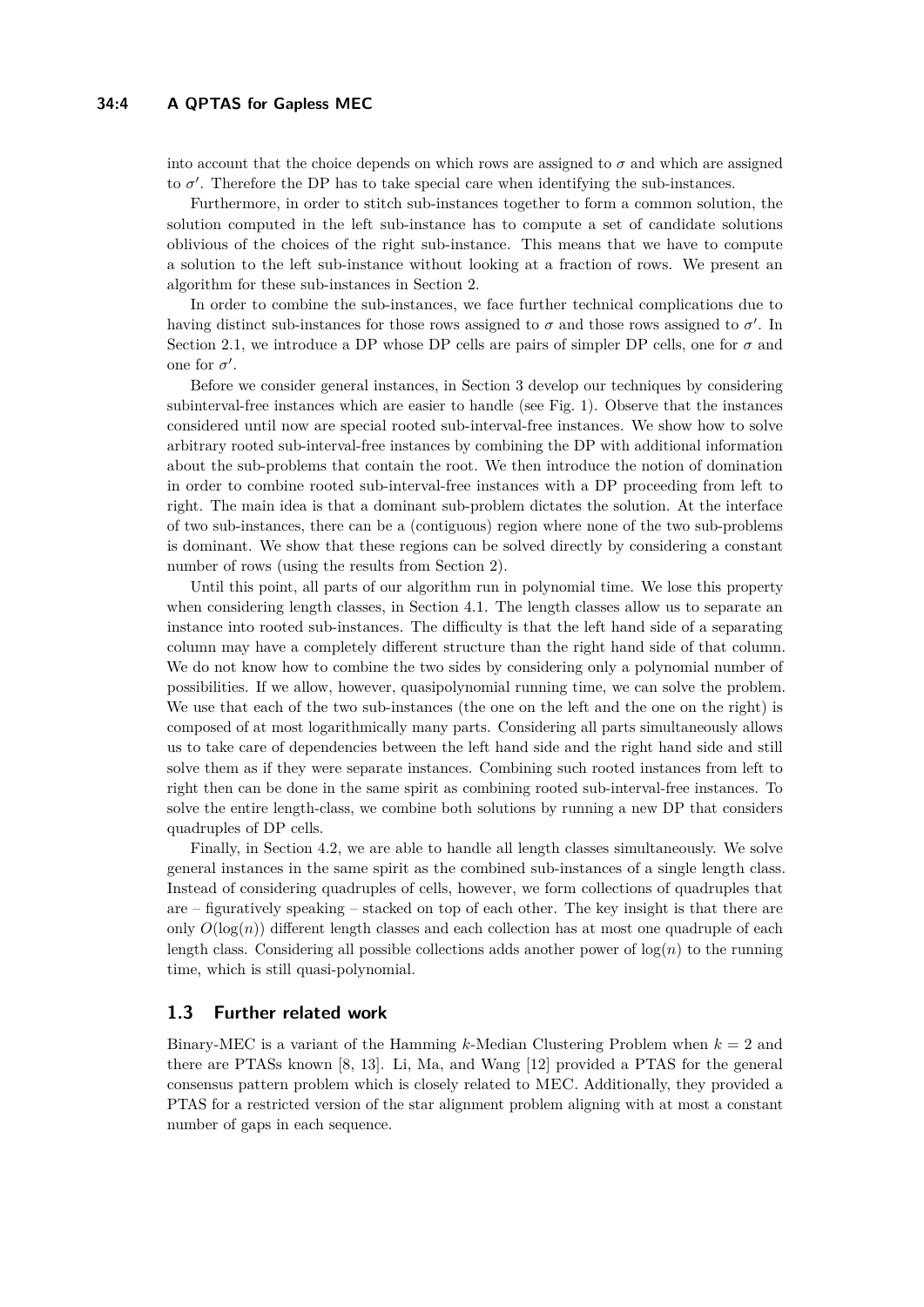Alon and Sudakov [\[1\]](#page-12-10) provided a PTAS for H2S, the maximization version of Binary-MEC and Wulff, Urner and Ben-David [\[19\]](#page-13-3) showed that there is also a PTAS for the maximization version of MEC. For MEC, He et al. [\[7\]](#page-12-11) studied the fixed-parameter tractability in the parameter of fragment length with some restrictions. These restrictions allow their dynamic programming algorithm to focus on the reconstruction of a single haplotype and, hence, to limit the possible combinations for each column. There is an FPT algorithm parameterized by the coverage [\[14,](#page-12-12) [6\]](#page-12-13). Bonizzoni et al. [\[2\]](#page-12-8) provided FPT algorithms parameterized by the fragment length and the total number of corrections for MEC. There are some tools which can be used in practice to solve MEC instances [\[15,](#page-12-14) [14\]](#page-12-12).

Most research in haplotype phasing deals with exact and heuristic approaches to solve MEC. Exact approaches, which solve the problem optimally, include integer linear programming [\[5\]](#page-12-15) and fixed-parameter tractable algorithms [\[7,](#page-12-11) [15\]](#page-12-14).

## **1.4 Preliminaries and notation**

We consider a GAPLESS-MEC instance, which is a matrix  $M \in \{0, 1, -\}^{n \times m}$ . The *i*th row of *M* is the vector  $M_{i,*} \in \{0,1,-\}^{1 \times m}$  and the *j*th column is the vector  $M_{*,j} \in \{0,1,-\}^{n \times 1}$ . The length of the binary part in  $M_{i,*}$  is  $|M_{i,*}|$ . We say that the *i*th row of *M* crosses the *j*th column if  $M_{i,j} \in \{0,1\}$ .

For each feasible solution  $(\sigma, \sigma')$  for *M*, we specify an assignment of rows  $M_{i,*}$  to solution strings. The default assignment is specified as follows. For a row  $M_{i,*}$ , we assign  $M_{i,*}$  to  $\sigma$  if  $dist(\sigma, M_{i,*}) \leq dist(\sigma', M_{i,*})$ . Otherwise we assign  $M_{i,*}$  to  $\sigma'$ . For the rows of M assigned to  $\sigma$  we write  $\sigma(M)$  and for the rows assigned to  $\sigma'$  we write  $\sigma'(M)$ . For a given instance,  $\text{Opt} = (\tau, \tau')$  denotes an optimal solution. Observe that knowing Opt allows us to obtain an optimal assignments  $\tau(M)$  and  $\tau'(M)$  by assigning each row to the solution string with fewest errors and knowing  $\tau(M)$  and  $\tau'(M)$  allows us to obtain an optimal solution by selecting the column-wise majority values.

# <span id="page-4-0"></span>**2 Simple instances with wildcards**

We consider instances of GAPLESS-MEC where all entries of column one in *M* are zero or one, i.e.,  $M_{i,1} \in \{0,1\}$  for each index *i*. Observe that the wildcards now have a simple structure which we refer to as SWC-structure. An instance with SWC-structure is an SWC-instance.

▶ Definition 3 (Standard ordering of SWC-instances). We define the *standard ordering* of rows in *M* such that  $|M_{i,*}| \leq |M_{i+1,*}|$  for each *i*, i.e., we order them from top to bottom in increasing length of the binary part.

▶ **Definition 4** (Good SWC-instances). We call an SWC-instance *M good*, if it is in standard ordering and there are at least  $\varepsilon$  |*τ*(*M*)| rows of *τ*(*M*) and at least  $\varepsilon$ |*τ*'(*M*)| rows of *τ*'(*M*) that have only entries from {0*,* 1}.

To solve good SWC-instances, we generalize the PTAS for Binary-MEC by Jiao et al. [\[8\]](#page-12-6). Our algorithm requires partitions of the set of rows. In the following two definitions, the required number of rows may be a fractional number. To solve the problem, we allow the assignment of fractional rows, i.e., for a row *i*, we can choose an  $x \in [0,1]$  and assign an *x* fraction of *i* to one set and a  $1 - x$  fraction to the other set.

The following two definitions allow us to introduce a structured view on optimal solutions.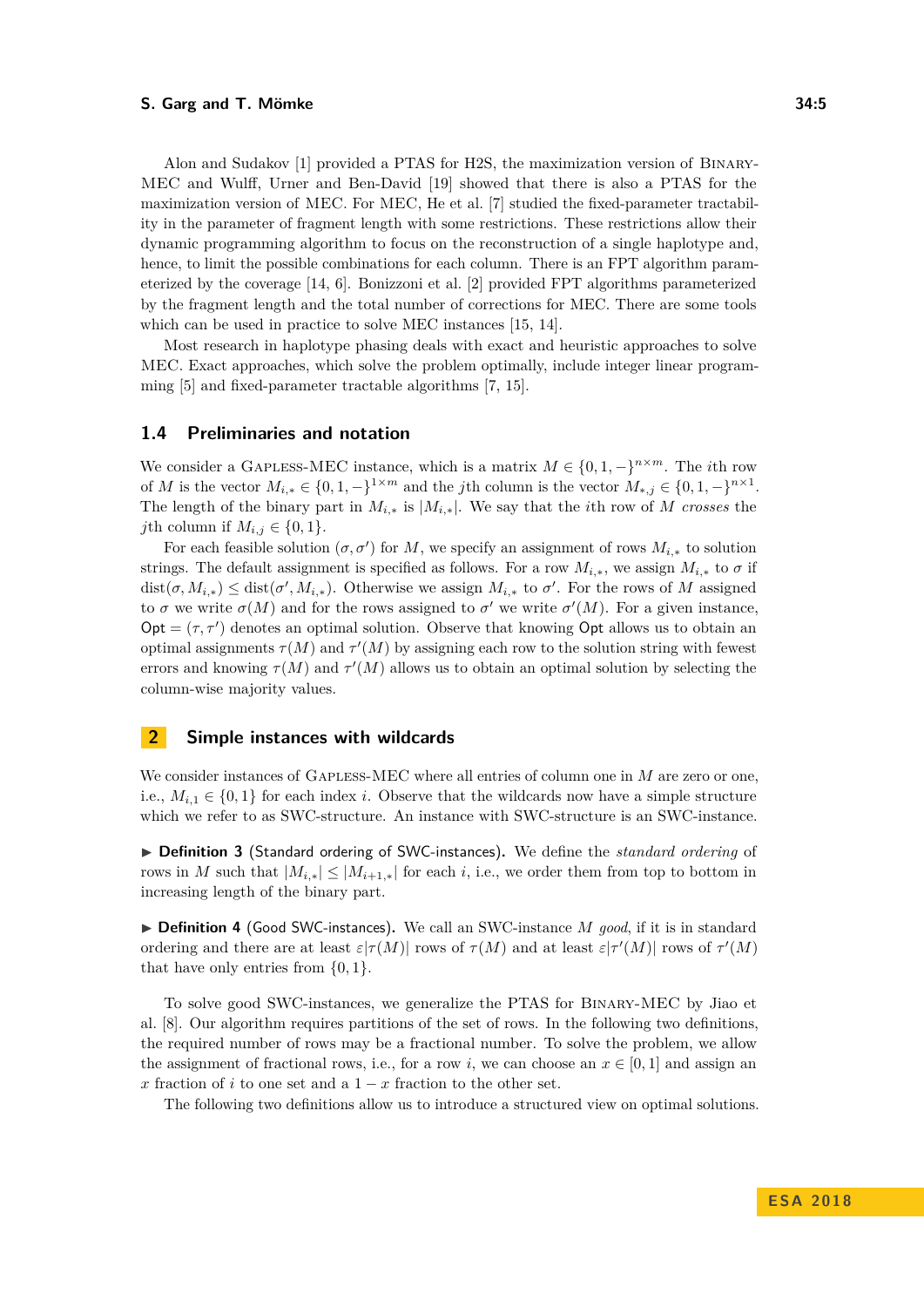**Algorithm 1:** SWC*δ*.

<span id="page-5-3"></span>**Input** : Row sets  $U_i$ ,  $L_i$ ,  $U'_i$  and  $L'_i$  of a good SWC-instance *M*, numbers  $r, r'$ . Optional: selection of rows  $\tilde{U}_i$ ,  $\tilde{L}_i$ ,  $\tilde{U}'_i$ ,  $\tilde{L}'_i$ , see below. **Output :** A pair of solution strings  $(\sigma, \sigma')$ . Run the algorithm for each possible selection of the following type and keep the best outcome (minimum number of errors); // If provided as input, skip selection. For each *i*, select (with repetition) a multi-set  $\tilde{U}_i$  of  $1/\delta$  rows from  $U_i$  and  $\tilde{L}_i$  from  $L_i$ ; For each *i*, select (with repetition) a multi-set  $\tilde{U}'_i$  of  $1/\delta$  rows from  $U'_i$  and  $\tilde{L}'_i$  from  $L'_i$ such that  $\tilde{U}' \cap \tilde{U} = \tilde{L}' \cap \tilde{L} = \emptyset$ ;  $\check{U}$   $\check{U} := \bigcup_i \tilde{U}_i$ . The values  $\tilde{U}'$ ,  $\tilde{L}$ , and  $\tilde{L}'$  are defined analogously. For each column *j*, set  $\sigma_j := \text{MAJORITY}_j(\tilde{U}, \tilde{L})$  and  $\sigma'_j := \text{MAJORITY}_j(\tilde{U}', \tilde{L}')$ ; For each row *i* of *M*, determine the value  $d_i := dist(\sigma, M_{i,*}) - dist(\sigma', M_{i,*});$ Assign the *r* rows with minimal values  $d_i$  to  $\sigma$  and the remaining *r'* rows to  $\sigma'$ .

**Definition 5** (Trisection). An *ε-trisection* of an instance *M* for  $\tau$  is a partition of the rows into three consecutive ranges that have the following properties.

- **1.** The first range *U* contains row  $M_{1,*}$  and  $(1 \varepsilon)|\tau(M)|$  rows of  $\tau(M)$ .
- **2.** The second range *L* is consecutive to first row set containing  $(\varepsilon \varepsilon^2)|\tau(M)|$  rows of  $\tau(M)$ .
- <span id="page-5-0"></span>**3.** The third range *X* contains the remaining rows in *M*.
- To avoid ambiguity, we choose *L* and *X* such that the first row is in  $\tau(M)$ .

We define an *ε*-trisection  $U'$ ,  $L'$ , and  $X'$  for  $\tau'$  analogously, replacing  $\tau(M)$  by  $\tau'(M)$ .

<span id="page-5-1"></span>**Definition 6** (Subdivision of trisections). We consider the rows sets  $U, L, U', L'$  from Definition [5](#page-5-0) and additionally, we divide each of these sets into  $1/\varepsilon^2$  disjoint subsets denoted as  $U_i, L_i, U'_i, L'_i$ . For each i,  $U_i$  contains  $\varepsilon^2 \cdot |U|$  rows from  $\tau(M)$  and  $L_i$  contains  $\varepsilon^2 \cdot |L|$  rows from  $\tau(M)$ . Analogously, each  $U_i'$  contains  $\varepsilon^2 \cdot |U'|$  rows from  $\tau'(M)$  and  $L_i'$  contains  $\varepsilon^2 \cdot |L'|$ rows from  $\tau'(M)$ . To avoid ambiguity, each set  $U_i$  and  $L_i$  starts with a (fractional) row of *τ*(*M*) and each set  $U'_i$  and  $L'_i$  starts with a (fractional) row of  $\tau'(M)$ .

We introduce a new algorithm  $\text{SWC}_\delta$  for our setting. For an instance M, we consider the rows sets  $U, L, U', L'$  from the *ε*-trisections of *M* and their subsets according to Definition [6.](#page-5-1) Additionally, we select a multi-set of rows from  $U_i' \cap \tau'(M)$  and  $L_i' \cap \tau'(M)$ . We then compute the majority weighting according to Definition [7](#page-5-2) for each column  $j$  using multisets based on the minimum number of errors. The main idea is to find two small row sets that represent the whole instance *M*. The intuitive meaning is that we select rows from the upper part with a much lower density then the rows of the lower part. We therefore introduce a bias such that all rows are equally important.

<span id="page-5-2"></span> $\triangleright$  **Definition 7** (Weighted majority). Let *j* be an integer and let  $\tilde{U}$  and  $\tilde{L}$  be two matrices with at least *j* columns. In  $\tilde{U}_{*,j}$  and  $\tilde{L}_{*,j}$ , we replace all zeros by  $-1$  and then all wildcard symbols by zero. We then compute the number  $\nu := \sum_{i' \in \tilde{U}_{i,j}} (1 - \varepsilon) i'/(\varepsilon - \varepsilon^2) + \sum_{i' \in \tilde{L}_{i,j}} i'.$ Then  $MAJORITY_j(\tilde{U}, \tilde{L}) = 0$  if  $\nu < 0$  and  $MAJORITY_j(\tilde{U}, \tilde{L}) = 1$  if  $\nu \geq 0$ .

With this preparation, we are now ready to present the algorithm. The input has a long list of parameters that will allow our dynamic programs later on to control the execution. The reason is that we do not know  $\tau$  and  $\tau'$ . Therefore the algorithm takes *guesses* of row sets as input. The values *r* and *r'* are guesses of  $|\tau(M)|$  and  $|\tau'(M)|$ .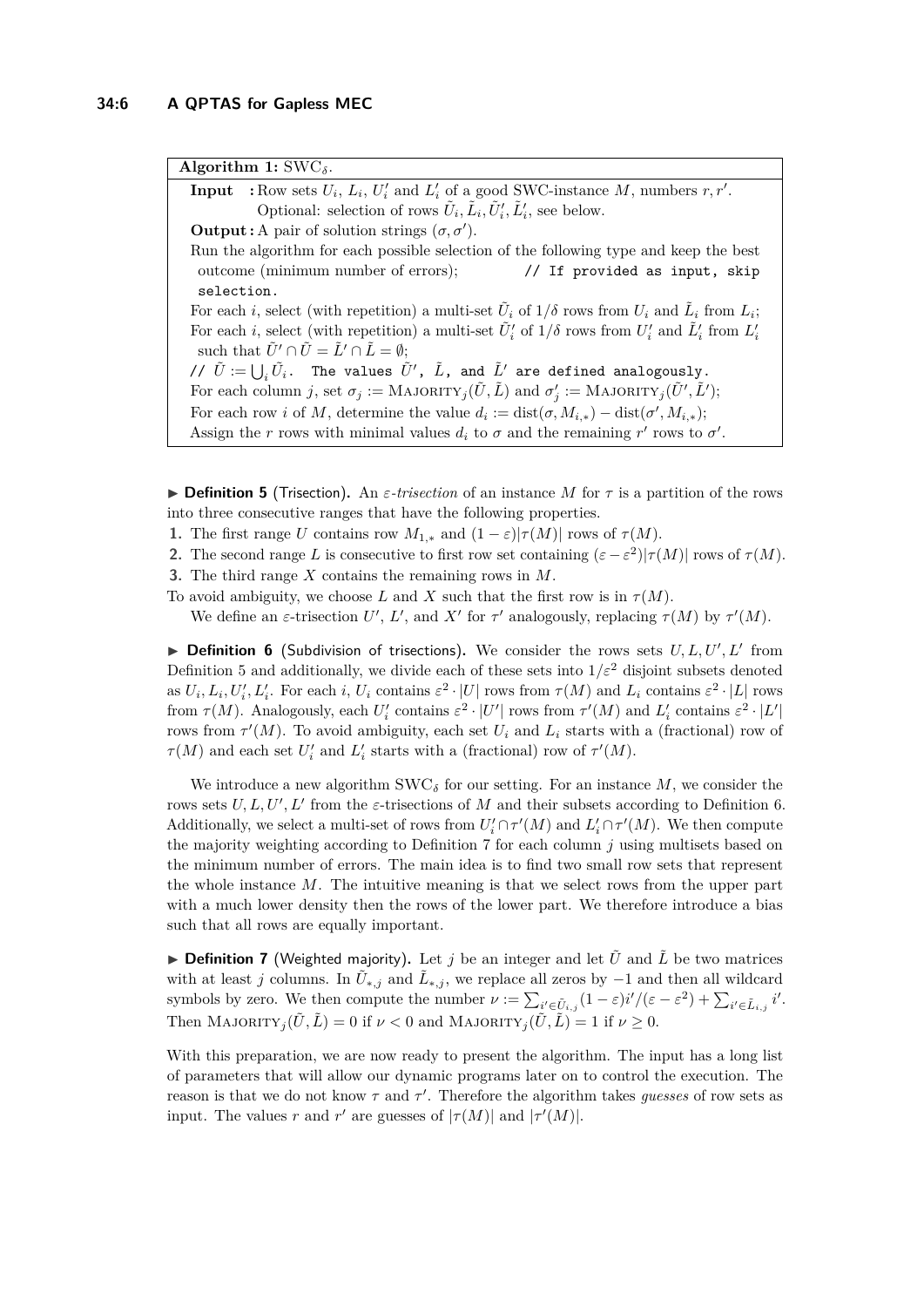Observe that for small (i.e., constant) values of  $r$  or  $r'$ , the algorithm  $\text{SWC}_\delta$  can be replaced by an exact algorithm since we know  $\tau(M)$  if and only if we know  $\tau'(M)$ , and we are able to guess constantly many rows.

<span id="page-6-0"></span>**Example 8.** Let *M* be a good SWC-instance. For sufficiently large  $r = |\tau(M)|$  and  $r' =$  $|\tau'(M)|$ , let  $U_i, L_i, U'_i, L'_i$  be a subdivision (Definition [6\)](#page-5-1) of an  $\varepsilon$ -trisection  $U, L, X, U', L', X'$ *of M.* Then SWC<sub> $\varepsilon$ </sub><sup>3</sup> *is a*  $(1 + O(\varepsilon))$ *-approximation algorithm for M.* 

The proof is based on a randomized argument using Chernoff bounds. In Lemma [8,](#page-6-0) we cannot control which rows of *X* and *X'* are assigned to which solution string. For our dynamic programs, we need a stronger statement. We would like to be able to compute a solution for an instance and *afterwards* change a fraction of assignments (guessing candidates for  $\tau(X)$ ,  $\tau'(X')$ ) without losing the approximation guarantee. The next lemma is a key ingredient of our result.

<span id="page-6-3"></span>**Example 9.** Let *M* be a good SWC-instance and  $\varepsilon > 0$  sufficiently small. Let  $U, L, X$  be an  $\varepsilon$ -trisection for  $\tau(M)$  and  $U', L', X'$  an  $\varepsilon$ -trisection for  $\tau'$ , with subdivisions  $U_i, L_i, U'_i, L'_i$ *according to Definition [6.](#page-5-1) Let*  $(\sigma, \sigma')$  *be the solution computed by* SWC<sub> $\varepsilon$ </sub><sup>3</sup> *with*  $r = |\tau(M)|$ *,*  $r' = |\tau'(M)|$ *. Then re-assigning the rows*  $\sigma(X)$  *to*  $\tau(X)$  *and*  $\sigma'(X')$  *to*  $\tau'(X')$  *gives* a  $(1 + O(\varepsilon))$ -approximation for the instance M.

**Proof.** For ease of presentation, we assume that all appearing numbers are integers. It is easy to adapt the proof by rounding fractional numbers appropriately.

We first analyze the computed solution string  $\sigma$ . Let  $\eta$  be the total number of errors of  $(\tau, \tau')$  within *M* and let  $\eta_P$  be the total number of errors of  $(\sigma, \sigma')$  within  $P := U \cup L$ . Due to Lemma [8,](#page-6-0) we have  $\eta_P \leq (1 + O(\varepsilon))\eta$ .

We may assume  $r \geq r'$  since otherwise we can simply rename the two strings  $\tau$ ,  $\tau'$ . Additionally, by renaming of  $\sigma$  and  $\sigma'$ , we may assume that  $|\sigma(P) \cap \tau(P)| \geq |\sigma'(P) \cap \tau(P)|$ . Therefore  $|\tau(P)| > n/3$  and  $|\sigma(P) \cap \tau(P)| > n/6$ . (Recall that the matrix *M* has *n* rows and *m* columns. The value  $n/3$  is a safe bound on  $n/2 - \varepsilon^2 n$ , for  $\varepsilon^2 \leq 1/6$ .)

<span id="page-6-2"></span> $\blacktriangleright$  **Claim 1.** There is a set *I* of *m* − 25*η/n* indices *j* such that  $\sigma_j = \tau_j$  for all  $j \in I$ .

**Proof of Claim.** We concentrate on the columns of *M* where both strings  $\tau$  and  $\sigma$  have at most  $n/12$  errors within *P*. By counting the errors, there are at most  $12\eta/n$  columns where *τ* has at least *n*/12 errors. Similarly, there are at most  $12(1 + O(\varepsilon))\eta_P/n < 13\eta/n$  many columns where  $\sigma$  has at least  $n/12$  errors. Therefore there is a set *I* of at least  $m - 25\eta/n$ columns where simultaneously both  $\tau$  and  $\sigma$  have less than  $n/12$  errors each.

Now suppose that the claim was not true and there was an index  $j \in I$  with  $\tau_j \neq \sigma_j$ . Then, since  $|\tau(P) \cap \sigma(P)| \ge n/6$ , either  $\sigma_j$  or  $\tau_j$  is erroneous in at least  $n/12$  rows of  $\tau(P) \cap \sigma(P)$ , a contradiction.  $\Diamond$ 

Next we analyze  $\sigma'$  for the columns *I*. Let *j* be a column (i.e., an index) from *I*. By symmetry, we may assume  $\sigma_j = \tau_j = 0$ . We aim to show that an optimal solution has always sufficiently many errors to pay for wrong entries of  $\sigma'$ .

Let  $\eta_j$  be the number of errors of  $(\tau, \tau')$  in column *j* of *M* and let  $\eta_{P,j}$  be the number of errors of  $(\sigma, \sigma')$  in column *j* of *P*. Let  $\eta''_j = \eta_j + \eta_{P,j}$ .

<span id="page-6-1"></span>► Claim 2. For each column *j* of *I*, either  $\sigma'_j = \tau'_j$  or  $\eta''_j \geq (\varepsilon - \varepsilon^2)|\tau'(M)|/2$ .

**Proof of Claim.** We distinguish two cases. We first assume  $\tau'_j = 0$ . If also  $\sigma'_j = 0$ , we are done. We therefore assume  $\sigma'_{j} = 1$ . If there are more than  $|\tau'(L')|/2$  ones in column *j* of *L*<sup>'</sup>,  $(\tau, \tau')$  has more than  $|\tau'(L')|/2$  errors in column *j* and thus  $\eta_j \geq |\tau'(L')|/2$ . Otherwise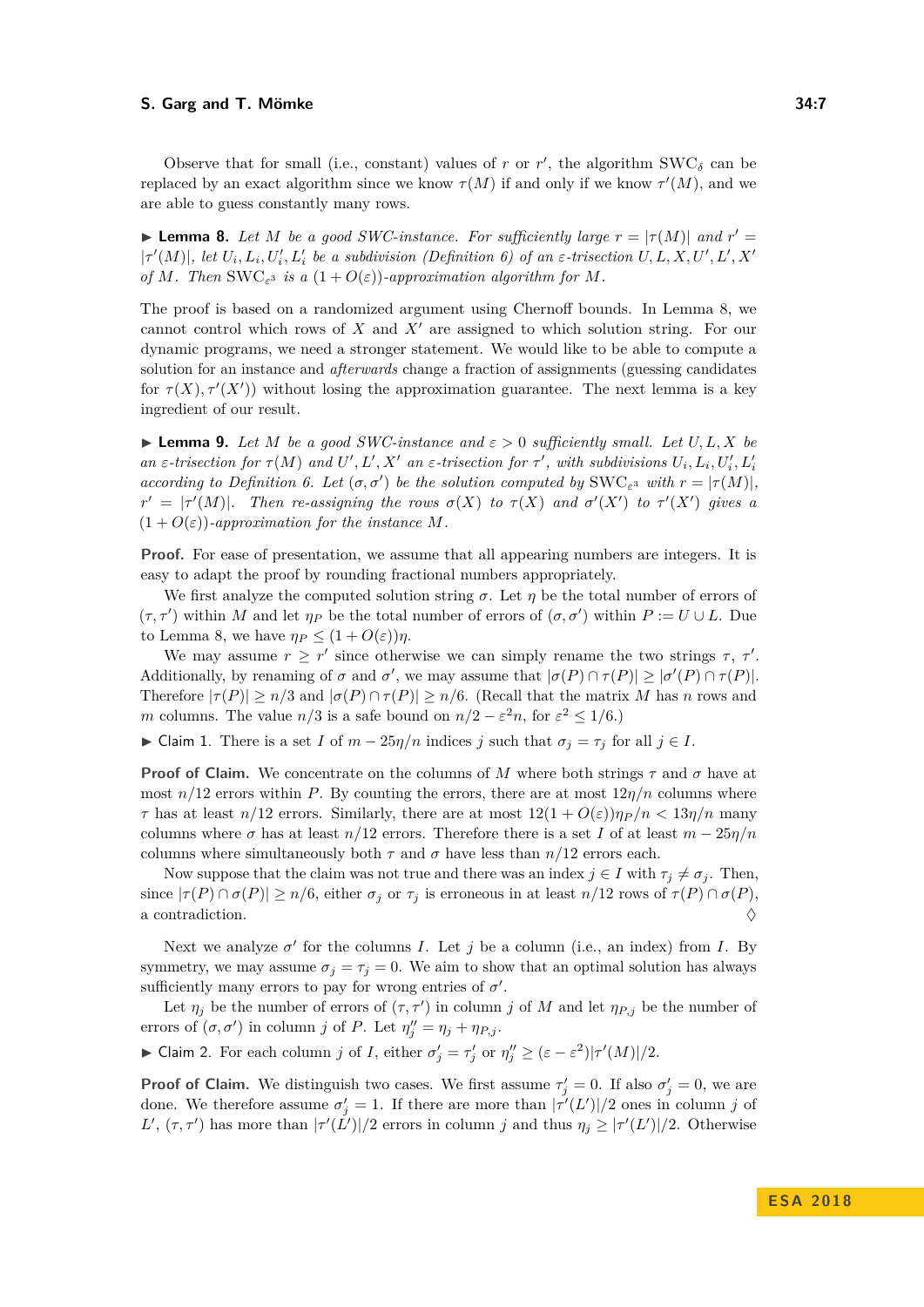$\sigma'(L')$  has at least  $|\tau'(L')|/2$  zeros in column *j* and therefore  $\eta_{P,j} \geq |\tau'(L')|/2$ . We obtain  $\eta''_j \geq |\tau'(L')|/2 \geq (\varepsilon - \varepsilon^2)|\tau'(M)|/2$  as claimed.

In the second case,  $\tau'_j = 1$  and we assume that  $\sigma'_j = 0$ . If there are more than  $r'/2$  ones in column *j* of *U'*,  $(\sigma, \sigma')$  has more than  $r'/2$  errors in column *j* and thus  $\eta_{P,j} \geq |\tau'(U')|/2$ . Otherwise  $\tau'(U')$  has at least  $r'/2$  zeros in column *j* and therefore  $\eta_j \geq |\tau'(U')|/2$ . Again, we obtain  $\eta''_j \geq |\tau'(U')|/2 \geq (1-\varepsilon)|\tau'(M)|/2$  as claimed.  $\diamondsuit$ 

Since by our assumption  $|\tau'(X')| < \varepsilon^2 |\tau'(M)|$ , Claim [2](#page-6-1) implies that within *I*, after reassigning the rows we still have a  $(1 + O(\varepsilon))$ -approximation.

To finish the proof, we argue that  $\eta$  is large enough to pay for all errors in *X* and *X'* outside of *I*. Let  $\eta_I$  be the number of errors due to assigning  $\sigma$  to  $\tau(X)$  and  $\sigma'$  to  $\tau'(X')$ within the interval *I*. Then, using the size of *I* stated in Claim [1,](#page-6-2) the total number of errors of  $(\sigma, \sigma')$  in *M* is at most  $(1 + O(\varepsilon))\eta + \eta_I + \varepsilon^2 n \cdot 25\eta/n$ , i.e., the errors of SWC<sub> $\varepsilon^3$ </sub> within *P*, the errors within *X* and *X'* in the columns of *I*, and all other entries of  $X \cup X'$ . The obtained approximation ratio is  $((1+O(\varepsilon))\eta + \eta_I + \varepsilon^2 n \cdot 25\eta/n/\eta \leq (\eta + O(\varepsilon)\eta + 25\varepsilon^2 \eta)/\eta = 1 + O(\varepsilon).$ 

The first inequality uses that for some constant  $k$ ,  $(1 + k\varepsilon)\eta \geq \eta + \eta_I$ .

# <span id="page-7-0"></span>**2.1 A DP for SWC-instances**

Let *M* be an SWC-instance with rows  $\{1, 2, \ldots n\}$ . We define start<sub>*i*</sub> to be the start and end<sub>*i*</sub> the end of string number  $i$  of  $M$ , i.e., the column number of the matrix where the binary part starts and ends. For a sub-matrix  $M'$  of  $M$ , start<sub> $M'$ </sub> determines the index of the first column of  $M'$  and end<sub> $M'$ </sub> the index of the last column of  $M'$ . We next specify the parts of which the DP cells are composed. We divide the input instance into blocks defined as follows.

<span id="page-7-1"></span> $\triangleright$  **Definition 10** (Block). Given a good SWC-instance *M*, a block *B* is a sub-instance determined by three numbers  $1 \leq a < b < c \leq n$  as follows. The first column of *B* is column 1 of *M*. The last column of *B* is end*b*. The first row of *B* is *a* and the last row is *n*. We write  $U_B$  for the rows from *a* to *b* − 1,  $L_B$  for the rows from *b* to *c* − 1, and  $X_B$  for the rows from *c* to *n*.

The idea is that a block determines a trisection. We subdivide each block into chunks and select rows from these chunks. Chunks are closely related to subdivisions of trisections, but we do not assume the knowledge of  $(\tau, \tau')$ .

<span id="page-7-2"></span> $\triangleright$  **Definition 11** (Chunk). Let *B* be a block determined by the numbers *a, b, c.* We partition *B* into  $2/\varepsilon^2$  many *chunks* (ranges or rows). These chunks are determined by numbers  $a = a_1 < a_2 < \cdots < a_{1/\varepsilon^2+1} = b = b_1 < b_2 < \cdots < b_{1/\varepsilon^2+1} = c$ . The *l*th chunk of  $U_B$  is the submatrix composed of the rows  $a_\ell$  to  $a_{\ell+1} - 1$  and the  $\ell$ th chunk of  $L_B$  is the submatrix composed of the rows  $b_{\ell}$  to  $b_{\ell+1} - 1$ .

<span id="page-7-3"></span> $\triangleright$  **Definition 12** (Selection). For each block *B* with a set of chunks *C*, we consider multiset *T* of rows of size  $2/\varepsilon^5$ . We require that *T* contains  $1/\varepsilon^3$  rows from each chunk in *C*.

The selection *T* will take the role of  $\tilde{U}$  and  $\tilde{L}$  in SWC<sub> $\delta$ </sub>.

<span id="page-7-4"></span> $\triangleright$  **Definition 13** (DP cell). For each block *B*, each set of chunks *C* of *B* and each selection *T* of rows from *B*, there is a DP cell represented by  $D(B, C, T)$ . A DP cell  $D(B, C, T)$  is a *predecessor* of  $D(\hat{B}, \hat{C}, \hat{T})$  if the following conditions hold.

 $\hat{a} = b$  and  $\hat{b} = c$ , where  $b, c, \hat{a}, \hat{b}$  are the numbers from Definition [10.](#page-7-1)

The chunks from *C* between *b* and *c* are exactly the chunks from  $\hat{C}$  between  $\hat{a}$  to  $\hat{b}$ .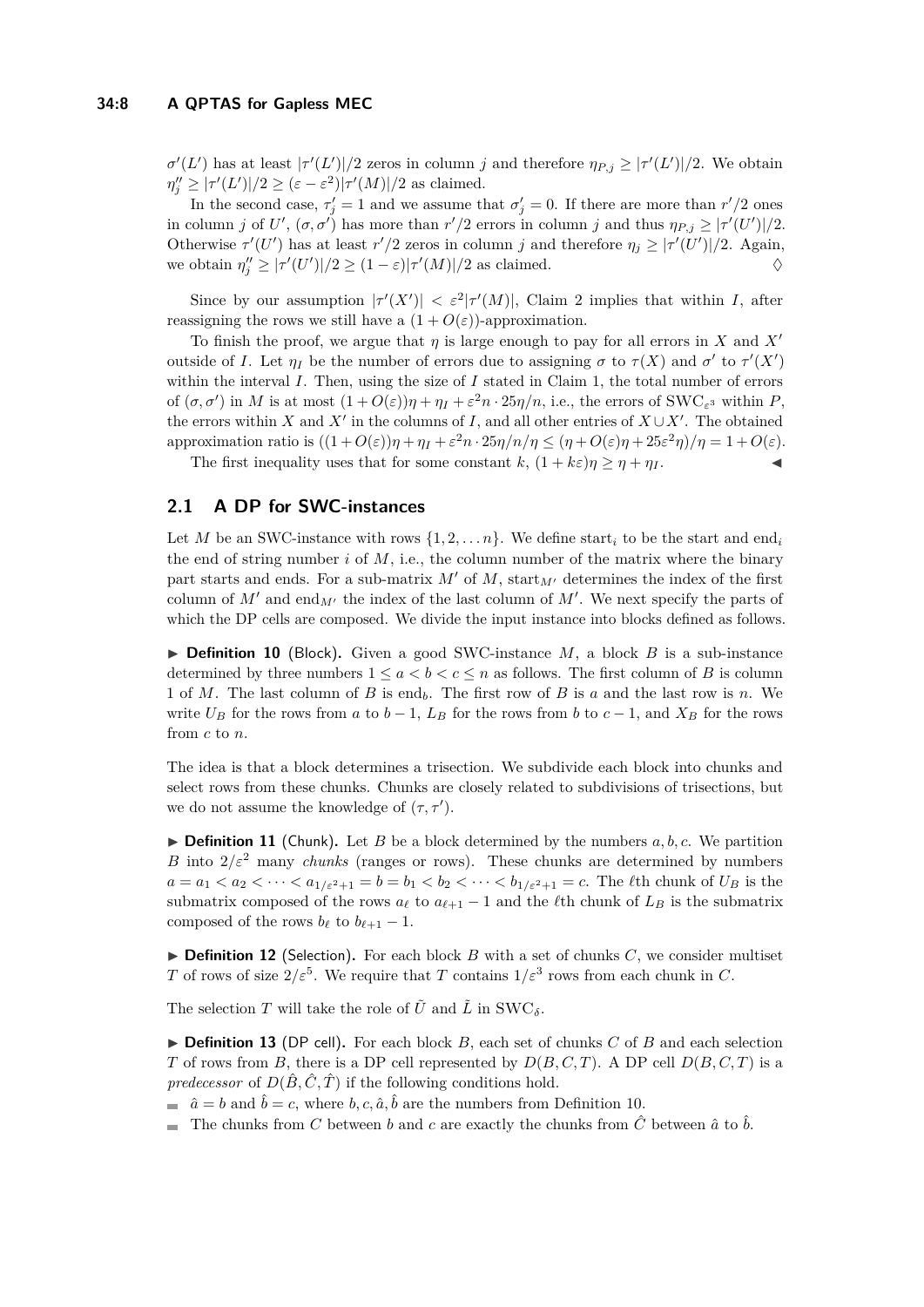For each pair of chunks from  $T \times \hat{T}$  with the same range of rows, the selections *T* and  $\hat{T}$ restricted to the pair are the same.

The value of *D*(*B, C, T*) will be an approximation of the minimum number of errors that we can have in *M* until the last column of *B*.

We now describe the dynamic program for a pair of solution strings  $(\sigma, \sigma')$  by using joint DP cells  $(\zeta, \zeta')$ . For  $\sigma'$ , we use the same notation as in Definitions [10,](#page-7-1) [11](#page-7-2) and [12,](#page-7-3) but we use the symbol prime  $(·')$  for all occurring variables.

**Definition 14** (DP cell for a pair). A joint DP cell  $(\zeta, \zeta') = (D(B, C, T), D'(B', C', T'))$  is composed of two single cells defined as in Definition [13.](#page-7-4) We require that the rows of  $C$  and  $C'$  where chunks start are pairwise distinct, and  $T \cap T' = \emptyset.$  $\overline{\phantom{a}}$ 

**▶ Definition 15** (Predecessor of a joint DP cell). A DP cell  $(\hat{\zeta}, \hat{\zeta}')$  is a *predecessor* of  $(\zeta, \zeta')$  if (i)  $\hat{\zeta} = \zeta$  and  $\hat{\zeta}'$  is a predecessor of  $\zeta'$ ; or (ii)  $\hat{\zeta}$  is a predecessor of  $\zeta$  and  $\hat{\zeta}' = \zeta'$ .

**Algorithm (SWC<sup>** $σ, σ'$ **</sup>).** The general idea of the algorithm is to guess trisections. Suppose we initially chose blocks  $B, B'$  that are the trisections of the entire matrix *M* for  $\tau$  and  $\tau'$ . Then we obtain an approximation of the prefix of  $(\tau, \tau')$  restricted to *B*, *B'* (whichever ends first) by sampling rows of  $U_B$ ,  $L_B$ ,  $U_{B}$ , and  $L_{B}$ . The sampled rows for  $L_B$  and  $L_{B}$  provide the interface to the next step. Suppose  $L_{B'}$  starts at an earlier row than  $L_B$ . Then we guess the trisection of *M* for  $\tau$  restricted to the rows of  $L_{B'}$  and  $X_{B'}$ . Let  $B''$  be that block of our algorithm. Then  $U_{B''} = L_B$  and we sample rows of  $L_{B''}$  in order to approximate a new infix of  $\tau$ . More precisely, the DP does the following.

We globally guess a number *r* that represent  $|\tau(M)|$ . Thus  $r' := n - r$  represents  $|\tau'(M)|$ . We split the processing into an initialization phase and an update phase. In the initialization phase, we assign values to each DP cell  $(\zeta, \zeta')$  based on SWC<sub> $\varepsilon$ </sub> with the following parameters. We obtain  $U_i, L_i$  from the chunks  $C$  and  $U'_i, L'_i$  from the chunks  $C'$ . In the execution of  $\text{SWC}_{\varepsilon^3}$ , we use the selections  $T, T'$  instead of trying all possible selections, i.e., *T* and *T*<sup>*'*</sup> determine all  $\tilde{U}_i$ ,  $\tilde{L}_i$ ,  $\tilde{U}'_i$ , and  $\tilde{L}'_i$  in the algorithm. Let  $\tilde{B}$  be the matrix with rows from 1 to the min ${c-1, c'-1}$  and columns one to min ${\text{end}_{B'}}$ . The solution of the computation is a pair of strings  $(\sigma_{\zeta,\zeta'}, \sigma'_{\zeta,\zeta'})$ , the prefixes of the two computed strings until end<sub> $\tilde{B}$ </sub>. The value of  $(\zeta, \zeta')$  is  $\text{cost}_{\tilde{B}}(\sigma_{\zeta, \zeta'}, \sigma'_{\zeta, \zeta'})$ .

In the update phase, we compute the value and the pair of strings of the DP cell  $(\zeta, \zeta')$ as follows. We inductively assume that all DP cells for predecessors of  $(\zeta, \zeta')$  have been updated already. We try all predecessor pairs of DP cells and keep the one that gives the best result. Let  $(\overline{\zeta}, \overline{\zeta}')$  be a predecessor of  $(\zeta, \zeta')$ . By symmetry, we assume without loss of generality that  $b' < b$ . There are two cases how the two pairs interact. The first case is  $\zeta = \overline{\zeta}$ . We run SWC<sub> $\epsilon$ </sub> on the columns end<sub>*B*</sub><sup> $\prime$ </sup> + 1 to end<sub>*B*</sub> with the parameters from  $(\zeta, \zeta')$ (see initialization). To obtain the full solution, we append the computed string for  $B'$  to the string  $\sigma'$  $\zeta$ <sub>*ζ,ζ*</sub>' (which is one of the solution strings of the predecessor pair). Let  $\tilde{B}$  be the matrix with rows from 1 to the min $\{c-1, c'-1\}$  and columns one to end<sub>*B*<sup>0</sup></sub>. The solution of the computation is a pair of strings  $(\sigma_{\zeta,\zeta'}, \sigma'_{\zeta,\zeta'})$ , the prefixes of the two computed strings from column one to end<sub>*B*</sub>. The potential new value of  $(\zeta, \zeta')$  is  $\cos t_{\tilde{B}}(\sigma_{\zeta, \zeta'}, \sigma'_{\zeta, \zeta'})$ . We replace the stored solution with the potential new solution if the cost has decreased.

The second case is  $\zeta' = \overline{\zeta}$ . This case is the crux of the joint DP, since we have a "switch" of the role of  $\sigma$  and  $\sigma'$ . We run SWC<sub>ε</sub><sup>3</sup></sub> on the columns end<sub>*B*</sub> to end<sub>*B*<sup>*i*</sup> with the parameters</sub> from  $(\zeta, \zeta')$  (see initialization). To obtain the full solution, we then append the computed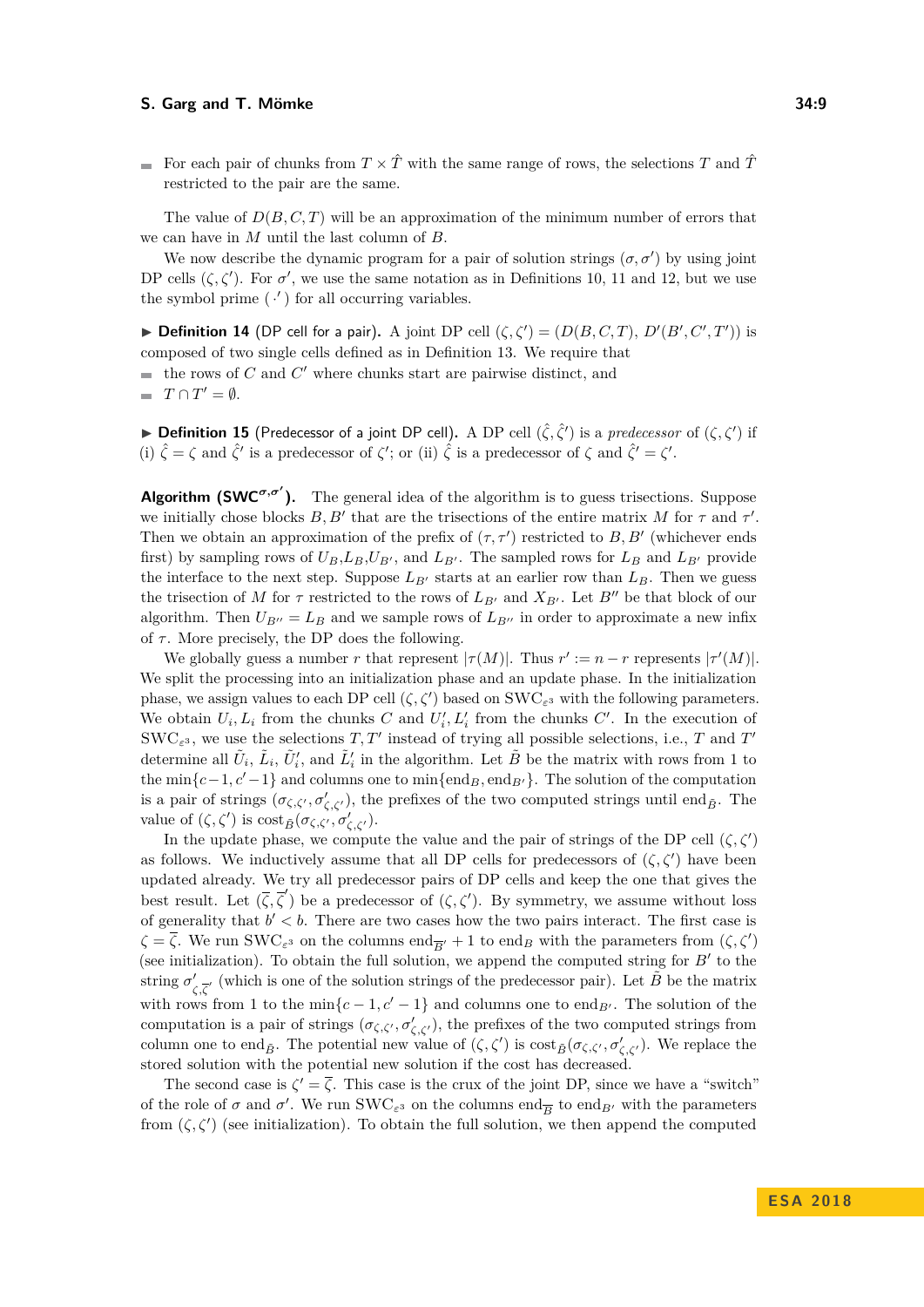string for *B* to the string  $\sigma_{\bar{C},C}$ , (which is one of the solution strings of the predecessor pair). Let  $\tilde{B}$  be the matrix with rows from 1 to the min $\{c-1, c'-1\}$  and columns one to end<sub>*B'*</sub>. The solution of the computation is a pair of strings  $(\sigma_{\zeta,\zeta'}, \sigma'_{\zeta,\zeta'})$ , the prefixes of the two computed strings until end<sub>*B*</sub><sup> $\ell$ </sup>. The potential new value of  $(\zeta, \zeta')$  is cost<sub>*B*</sub> $(\sigma_{\zeta, \zeta'}, \sigma'_{\zeta, \zeta'})$ . We replace the stored solution with the potential new solution if the cost has decreased.

For the last strings, we additionally consider special cells that are defined as before, but with  $c = n$  or  $c' = n$ . Intuitively, we use these cells when only at most  $1/\varepsilon^4$  rows of  $\tau(M)$ or  $\tau'(M)$  are left. For pairs of cells containing such  $\zeta$  or  $\zeta'$ , our computation considers the optimal solution within the computation instead of SWC*<sup>ε</sup>* 3 .

**Theorem 16.** *The algorithm*  $\text{SWC}^{\sigma,\sigma'}$  *is a PTAS for SWC-instances.* 

## <span id="page-9-0"></span>**3 Subinterval-free instances**

We show how to generalize the results of the previous section in order to handle instances where no interval of a string  $s$  is a proper subinterval of a string  $s'$  and thus show Theorem [2.](#page-2-1) To this end, we first show how to handle the rooted version of sub-interval free instances, where there is one column *j* such that each string of the instance crosses *j*.

We order the rows of a subinterval-free instance M from top to bottom such that for each pair  $i, i'$  of rows with the binary part of *i* starting on the left of the binary part of  $i'$ , *i* is above i'. In other words, the binary strings are ordered from top to bottom with increasing starting position (i.e., column). Observe that the sub-string freeness property ensures that the last binary entry of  $i'$  is not on the left of the last binary entry of  $i$ .

<span id="page-9-1"></span>► **Lemma 17.** Let *M* be a GAPLESS-MEC *instance such that no string is the substring of another string. Furthermore we assume that there is a column j of M such that each string of the instance crosses j. Then there is a PTAS for M.*

**General sub-interval-free instances.** We use Lemma [17](#page-9-1) to handle general sub-interval free instances. Instead of a single column *j* crossed by all strings, we determine a sequence  $q = (q_1, q_2, \dots)$  of columns with the property that each string crosses exactly one of them. Let  $s_1$  be the first string in *M*. Then we choose  $q_1$  to be the column of the last entry of  $s_1$ .

We recursively specify the remaining columns. For a given  $j$  such that we know  $q_j$ , let  $s_i$ be the last (i.e., bottom-most) string that crosses  $q_j$ . Then we choose  $q_{j+1}$  to be the last (i.e., rightmost) column of string  $s_{i+1}$ .

A simple induction shows that by the no-substring property and the chosen order of strings, each string crosses at least one column of *q* and none of them crosses more than two. In particular, for each  $j$ , the solution on the left hand side of  $q_j$  depends on rows of  $M$ disjoint from the rows that determine the solution on the right hand side of  $q_{j+1}$ .

In order to combine the solution on the right hand side of  $q_j$  with the solution on the left hand side of  $q_{i+1}$ , we introduce a notion of dominance.

**Definition 18** (Dominance). We say that a submatrix  $V_1$  of  $M$   $\tau$ -dominates a submatrix  $V_2$  of *M* if for each column *c* that is in both  $V_1$  and  $V_2$ , either at least one of the two matrices has no binary entries or the number of binary entries in  $\tau(V_1)$  is at least  $1/\varepsilon^2$  times the number in  $\tau(V_2)$ . We say that  $V_1$  is  $\tau$ -dominant over  $V_2$  for a column *c*, if the one column submatrix of  $V_1$  determined by *c* dominates  $V_2$ . We analogously define  $\tau'$ -dominance.

Consider a submatrix  $\overrightarrow{V}$  of *M* that only contains rows that cross  $q_i$  and a submatrix  $\overleftarrow{V}$ of *M* that only contains rows that cross  $q_{i+1}$ . We observe that if  $\overrightarrow{V}$  is  $\tau$ -dominant over  $\overrightarrow{V}$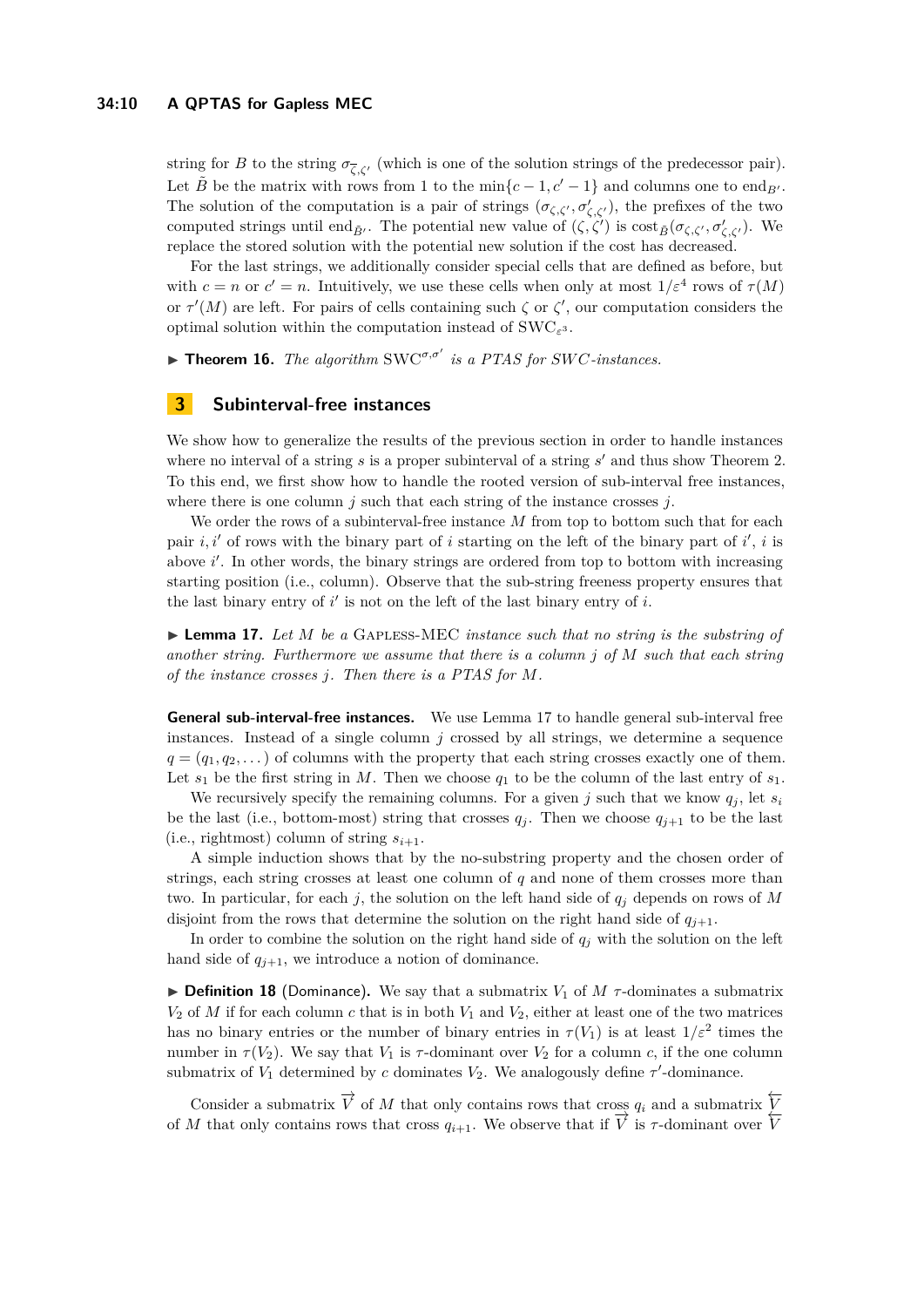for some column *c*, it is also  $\tau$ -dominant for all columns on the left hand side of *c*: until  $q_i$  is reached, when moving to the left the number of binary entries of  $\tau(\vec{V})$  increases and the number of binary entries of  $\tau(V)$  decreases. Analogously, if  $\overline{V}$  is  $\tau$ -dominant over  $\overline{V}$  for some column  $c$ , it is also  $\tau$ -dominant for all columns on the right hand side of  $c$ .

We therefore have a possibly empty interval  $I$  without  $\tau$ -dominance such that the columns of  $\overline{V}$  on the left hand side of *I* are  $\tau$ -dominant and the columns of  $\overline{V}$  on the right hand side of *I* are *τ* -dominant. (See also Figure [1.](#page-2-0))

**I Definition 19** (Dominance region). The *dominance region* of  $\overrightarrow{V}$  with respect to  $\overleftarrow{V}$  is the set of columns where  $\overrightarrow{V}$  is dominant over  $\overleftarrow{V}$ , and vice versa.

Within the dominance region, our old DP can simply compute solutions without considering interferences: the dominated set of rows is small enough to be ignored, applying Lemma [9.](#page-6-3)

Within the interval *I*, the DP cells on both sides of *I* have to "cooperate." We obtain a Binary-MEC block in the middle with additional rows on the top and bottom. This sub-instance can be solved directly.

# **4 A QPTAS for general instances**

To solve the general instances, the main observation is that we divide the rows into their at most  $log_2(m)$  length classes  $\Lambda_i$ , and the *i*th length class  $\Lambda_i$  is the set of all strings of length  $\ell$  with  $\ell \in (m/2^{i+1}, m/2^i]$ . First we present an algorithm to solve each length class  $\Lambda_i$  separately by constructing their corresponding columns.

## <span id="page-10-0"></span>**4.1 Length classes**

We show how we can handle length classes of strings. To this end, let us assume w.l.o.g. that *m* (i.e., the number of columns in *M*) is a power of 2. Then for each  $i \geq 0$ , the *i*th length class  $\Lambda_i$  is the set of all strings of length  $\ell$  with  $\ell \in (m/2^{i+1}, m/2^i]$ . We observe the following known property of length classes.

▶ **Lemma 20.** *For each*  $i \ge 0$  *there is a set*  $q_i = \{q_{i,1}, q_{i,2}, \ldots\}$  *of columns such that*  $(a)$ *each string in*  $\Lambda_i$  *crosses at least one column from*  $q_i$  *and (b) no string from*  $\Lambda_i$  *crosses more than two columns from*  $q_i$ *. Furthermore, we can choose the sets such that*  $q_i \subseteq q_{i+1}$ *.* 

**Proof.** At level *i*, for each *k* with  $1 \leq k \leq 2^{i+1}$  we select the column with index  $k \cdot m/2^{i+1}$ . We observe that the distance between two consecutive columns from  $q_i$  is  $m/2^{i+1}$ , which matches the shortest length of strings in  $\Lambda_i$ : if a minimal string starts right after a column of  $q_i$ , its last entry will cross the next column of  $q_i$ .

Since strings do not start before column 1 and column  $m$  is contained in each  $q_i$ , claim (a) follows. To see (b), observe that a maximum length string of  $\Lambda_i$  is at most  $m/2^i$ . Let *j* be an index. The number of columns from  $q_{i,j}$  to the column right before  $q_{i,j+1}$  and from  $q_{i,j+1}$  to right before  $q_{i+2}$  are exactly  $m/2^{i+1}$ . If the string starts directly at a column  $q_{i,j}$ from  $q_i$ , it would cross column  $q_{i,j+1}$  and end right before column  $q_{i,j+2}$ . The last claimed property follows directly from the construction of the sets  $q_i$ . . The set of the set of  $\mathcal{A}$ 

For each *i*, we now separate  $\Lambda_i$  into two sub-instances. One sub-instance  $\Lambda'_i$  is formed by those rows from  $\Lambda_i$  that only cross one column of  $q_i$  and the second sub-instance  $\Lambda''_i$  is formed by those rows that cross exactly two columns of  $\Lambda_i$ .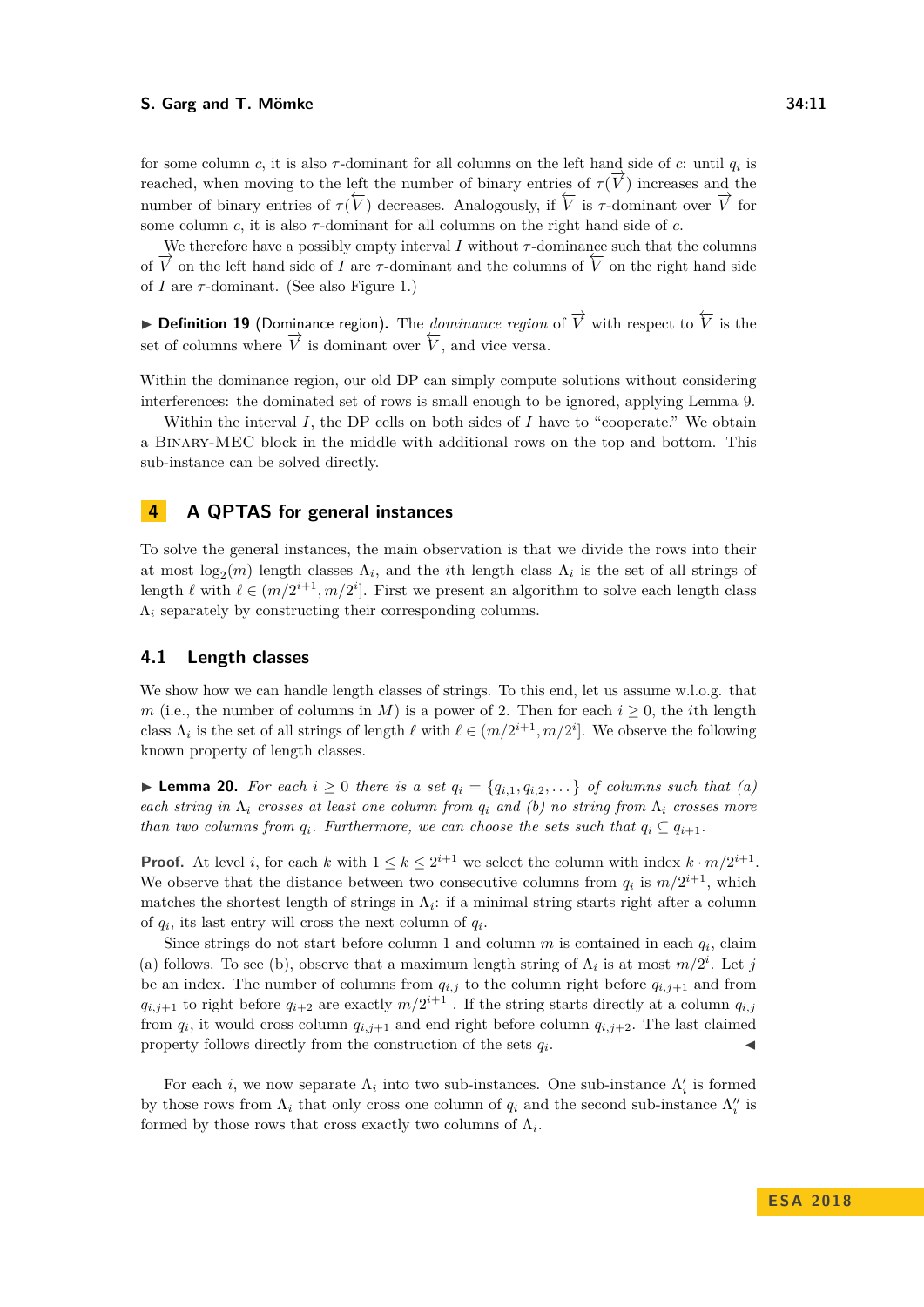## **34:12 A QPTAS for Gapless MEC**

<span id="page-11-1"></span>**Definition 21** (DP for a length class  $\Lambda_i$ ). For each index *j* let  $\xi'_j$  be the sets of DP cells for  $\Lambda'_i$  and for the odd indices *j* let  $\xi''_j$  be the set of cells for  $\Lambda''_i$ . We define a super-cell that starts in j,  $(Z'_j, Z''_j, Z'_{j+1}, Z''_{j+2}) \in \xi'_j \times \xi''_j \times \xi'_{j+1} \times \xi''_{j+2}$  and the super-cell that ends in j,  $(Z'_{j-1}, Z''_{j-2}, Z'_j, Z''_j) \in \xi'_{j-1} \times \xi''_{j-2} \times \xi'_{j} \times \xi''_j.$ 

<span id="page-11-2"></span>I **Lemma 22.** *There is a QPTAS for* Gapless-MEC *if all strings are in the same class* Λ*i.*

# <span id="page-11-0"></span>**4.2 The general QPTAS**

Finally we combine our insights to an algorithm for general instances by combining different length classes. For different length classes  $\Lambda_i$ , we construct their corresponding columns as explained in the previous section. The main idea is that for each column  $j$ , we only have to consider those quadruple of super-cells according to Definition [21](#page-11-1) that cross *j* from all the length classes simultaneously. We therefore consider at most  $O(\log(n))$  quadruples of supercells simultaneously. In the dynamic program, we consider a joint quadruple of super-cells from all the length classes. Then the overall complexity of a joint cell is quasi-polynomial: the number of different cells is  $(n^{O(\log n)})^{O(\log n)} = n^{O(\log^2 n)}$ .

Let  $Q_{i,j}$  be the set of quadruples of length class *i* crossing column *j* such that the strings are ordered from shortest length class to the longest. For each length class *i*, a quadruple  $q \in Q_{i,j}$  is the set of rows starting at *j*, cross *j*, or end in *j*. If *j* is the index of  $q_{i,\ell}$ , the quadruple *q* starts in *j* if it is formed by cells  $(Z'_{\ell}, Z''_{\ell}, Z'_{\ell+1}, Z''_{\ell+2})$  and ends in *j* if it is formed by  $(Z'_{\ell-1}, Z''_{\ell-2}, Z'_{\ell}, Z''_{\ell})$  (see Definition [21\)](#page-11-1). If *j* lies between  $q_{i,\ell}$  and  $q_{i,\ell+1}$ , *j* crosses those quadruples that contain  $Z'_{\ell}$  and  $Z'_{\ell+1}$ . If none of the cases are true, we do not consider *q* in the cells for column *j*.

Let us consider a  $log(n)$  vector of quadruples *v*, with one quadruple  $Q_{i,j}$  for each *i* and, consider quadruples starting at, ending at, or crossing column *j* for length class *i*. We require that if for some *i*, the quadruple  $q \in Q_{i,j}$  ends at *j*, then for all the length classes  $\Lambda_k$  with  $k > i$  the same condition holds (with index larger than *i*). This also implies that if for some  $i$ , the quadruple of length class  $i$  starts at  $j$ , then the same also holds for all quadruples of shorter length classes (with index larger than *i*). In particular, in order to be able to combine neighboring vectors of quadruples, we do not allow to mix starting and ending quadruples. Let  $\phi$  be the set of all  $log(n)$  vectors of tuples as described above (with one tuple of each length class). The tuple for each length class is defined as in Lemma [22](#page-11-2) and the DP for general instances follows the ideas of Lemma [22:](#page-11-2) We move from left to right column by column. In the initialization step, the joint DP cell is initialized based on Algorithm [1](#page-5-3) using *φ*. We guess the blocks, chunks and selections from each length class and consider them jointly in a DP cell.

For column *j*, let us consider a vector  $v \in \phi$ . We distinguish whether *v* has starting or ending quadruples. (One of the two cases must apply due to the shortest length class.) For a  $v \in \phi$  with starting quadruples, let *d* be the smallest number such that there is a quadruple of length class *d* starting at *j*. To compute *v* we consider all  $v' \in \phi$  with the following properties. (a) *v*' has the same quadruples for all length classes  $d' < d$  and (b) for  $d' \geq d$ , the right hand sides of the quadruples of length class  $d'$  in  $v'$  compatible the left hand sides of the quadruples of *v*. The super-cells from the left and right hand side are compatible if the intersecting strings from the left and right hand side are assigned to the same types of solution string  $\sigma$  or  $\sigma'$ .

For a  $v \in \phi$  with ending quadruples, let *d* be the smallest number such that there is a quadruple of length class *d* ending at  $j - 1$ . (In the very first column of the instance, we do not need this value.) To compute *v* we consider all  $v' \in \phi$  with the following properties. (a)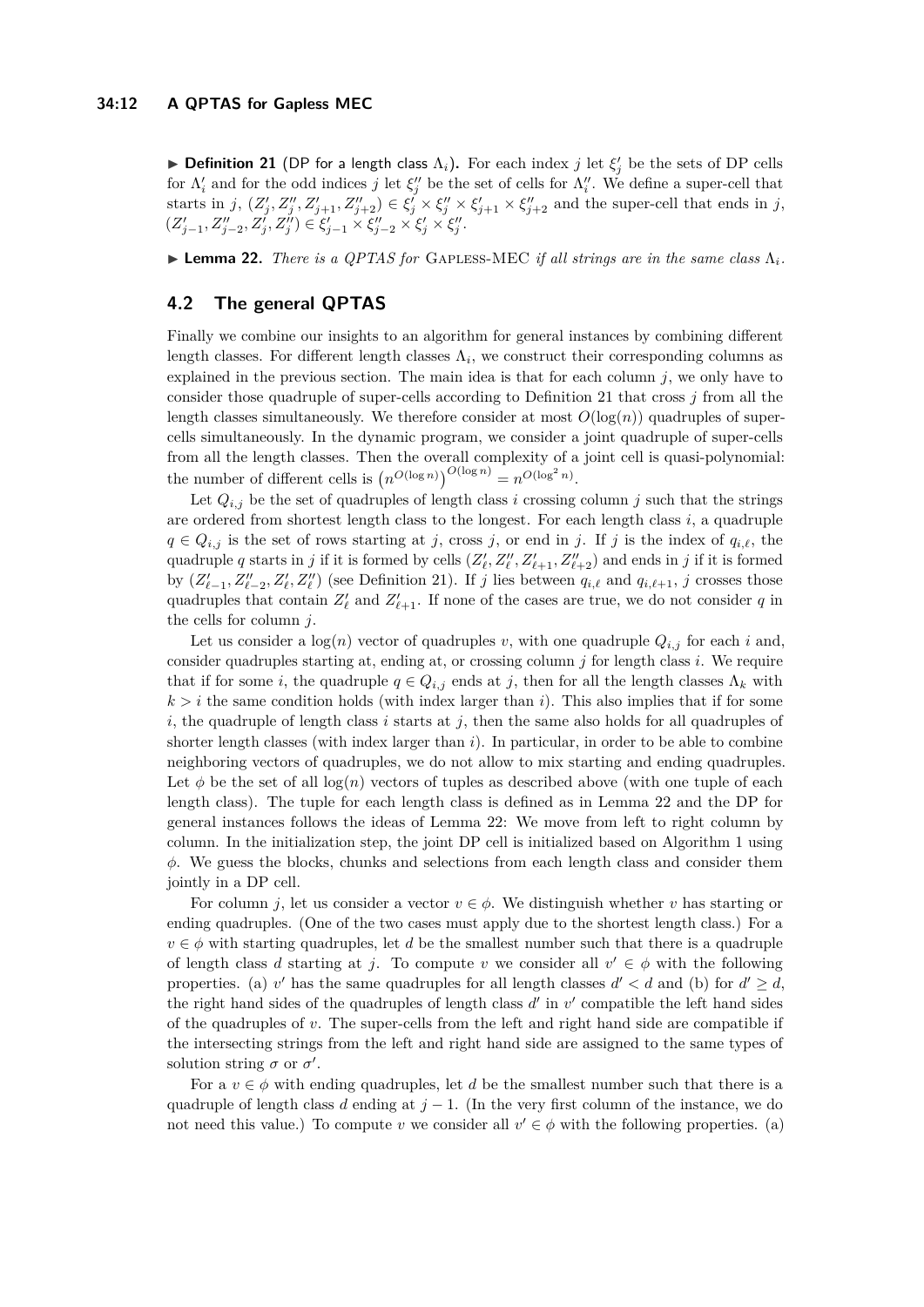$v'$  has the same quadruples for all length classes  $d' < d$  and (b) for  $d' \geq d$ , the right hand sides of the quadruples of length class  $d'$  in  $v'$  match the left hand sides of the quadruples of *v* in column  $j - 1$ . Then the value of *v* is the sum of the minimum value over all such  $v'$  and the number of errors in column *j* obtained by applying  $\text{SWC}_{\varepsilon^3}$  exactly as in the proof of Lemma [22.](#page-11-2)

The approximation ratio follows by arguing that the expected number of errors at each column is at most  $(1+O(\varepsilon))$  of OPT (see Lemma [22\)](#page-11-2). This finishes the proof of Theorem [1.](#page-1-1)

#### **References**

- <span id="page-12-10"></span>**1** Noga Alon and Benny Sudakov. On two segmentation problems. *Journal of Algorithms*, 33(1):173–184, 1999.
- <span id="page-12-8"></span>**2** Paola Bonizzoni, Riccardo Dondi, Gunnar W Klau, Yuri Pirola, Nadia Pisanti, and Simone Zaccaria. On the minimum error correction problem for haplotype assembly in diploid and polyploid genomes. *Journal of Computational Biology*, 2016.
- <span id="page-12-7"></span>**3** Rudi Cilibrasi, Leo van Iersel, Steven Kelk, and John Tromp. The Complexity of the Single Individual SNP Haplotyping Problem. *Algorithmica*, 49(1):13–36, aug 2007. [doi:](http://dx.doi.org/10.1007/s00453-007-0029-z) [10.1007/s00453-007-0029-z](http://dx.doi.org/10.1007/s00453-007-0029-z).
- <span id="page-12-3"></span>**4** Uriel Feige. NP-hardness of hypercube 2-segmentation. *CoRR*, abs/1411.0821, 2014.
- <span id="page-12-15"></span>**5** Pierre Fouilhoux and A. Ridha Mahjoub. Solving VLSI design and DNA sequencing problems using bipartization of graphs. *Computational Optimization and Applications*, 51(2):749–781, 2012. [doi:10.1007/s10589-010-9355-1](http://dx.doi.org/10.1007/s10589-010-9355-1).
- <span id="page-12-13"></span>**6** Shilpa Garg, Marcel Martin, and Tobias Marschall. Read-based phasing of related individuals. *Bioinformatics*, 32(12):i234–i242, 2016.
- <span id="page-12-11"></span>**7** Dan He, Arthur Choi, Knot Pipatsrisawat, Adnan Darwiche, and Eleazar Eskin. Optimal algorithms for haplotype assembly from whole-genome sequence data. *Bioinformatics*, 26(12):i183–i190, 2010. [doi:10.1093/bioinformatics/btq215](http://dx.doi.org/10.1093/bioinformatics/btq215).
- <span id="page-12-6"></span>**8** Yishan Jiao, Jingyi Xu, and Ming Li. On the *k*-closest substring and *k*-consensus pattern problems. In *CPM*, volume 3109 of *Lecture Notes in Computer Science*, pages 130–144. Springer, 2004.
- <span id="page-12-1"></span>**9** Jon M. Kleinberg, Christos H. Papadimitriou, and Prabhakar Raghavan. Segmentation problems. In *STOC*, pages 473–482. ACM, 1998.
- <span id="page-12-2"></span>**10** Jon M. Kleinberg, Christos H. Papadimitriou, and Prabhakar Raghavan. Segmentation problems. *J. ACM*, 51(2):263–280, 2004.
- <span id="page-12-0"></span>**11** Danny Leung, Inkyung Jung, Nisha Rajagopal, Anthony Schmitt, Siddarth Selvaraj, Ah Young Lee, Chia-An Yen, Shin Lin, Yiing Lin, Yunjiang Qiu, et al. Integrative analysis of haplotype-resolved epigenomes across human tissues. *Nature*, 518(7539):350–354, 2015.
- <span id="page-12-5"></span>**12** Ming Li, Bin Ma, and Lusheng Wang. Finding similar regions in many sequences. *J. Comput. Syst. Sci.*, 65(1):73–96, 2002.
- <span id="page-12-4"></span>**13** Rafail Ostrovsky and Yuval Rabani. Polynomial-time approximation schemes for geometric min-sum median clustering. *J. ACM*, 49(2):139–156, 2002.
- <span id="page-12-12"></span>**14** Murray Patterson, Tobias Marschall, Nadia Pisanti, Leo van Iersel, Leen Stougie, Gunnar W. Klau, and Alexander Schönhuth. WhatsHap: Weighted haplotype assembly for future-generation sequencing reads. *Journal of Computational Biology*, 22(6):498–509, feb 2015. [doi:10.1089/cmb.2014.0157](http://dx.doi.org/10.1089/cmb.2014.0157).
- <span id="page-12-14"></span>**15** Yuri Pirola, Simone Zaccaria, Riccardo Dondi, Gunnar W. Klau, Nadia Pisanti, and Paola Bonizzoni. HapCol: accurate and memory-efficient haplotype assembly from long reads. *Bioinformatics*, page btv495, aug 2015. [doi:10.1093/bioinformatics/btv495](http://dx.doi.org/10.1093/bioinformatics/btv495).
- <span id="page-12-9"></span>**16** Jan Remy and Angelika Steger. Approximation schemes for node-weighted geometric steiner tree problems. *Algorithmica*, 55(1):240–267, 2009.